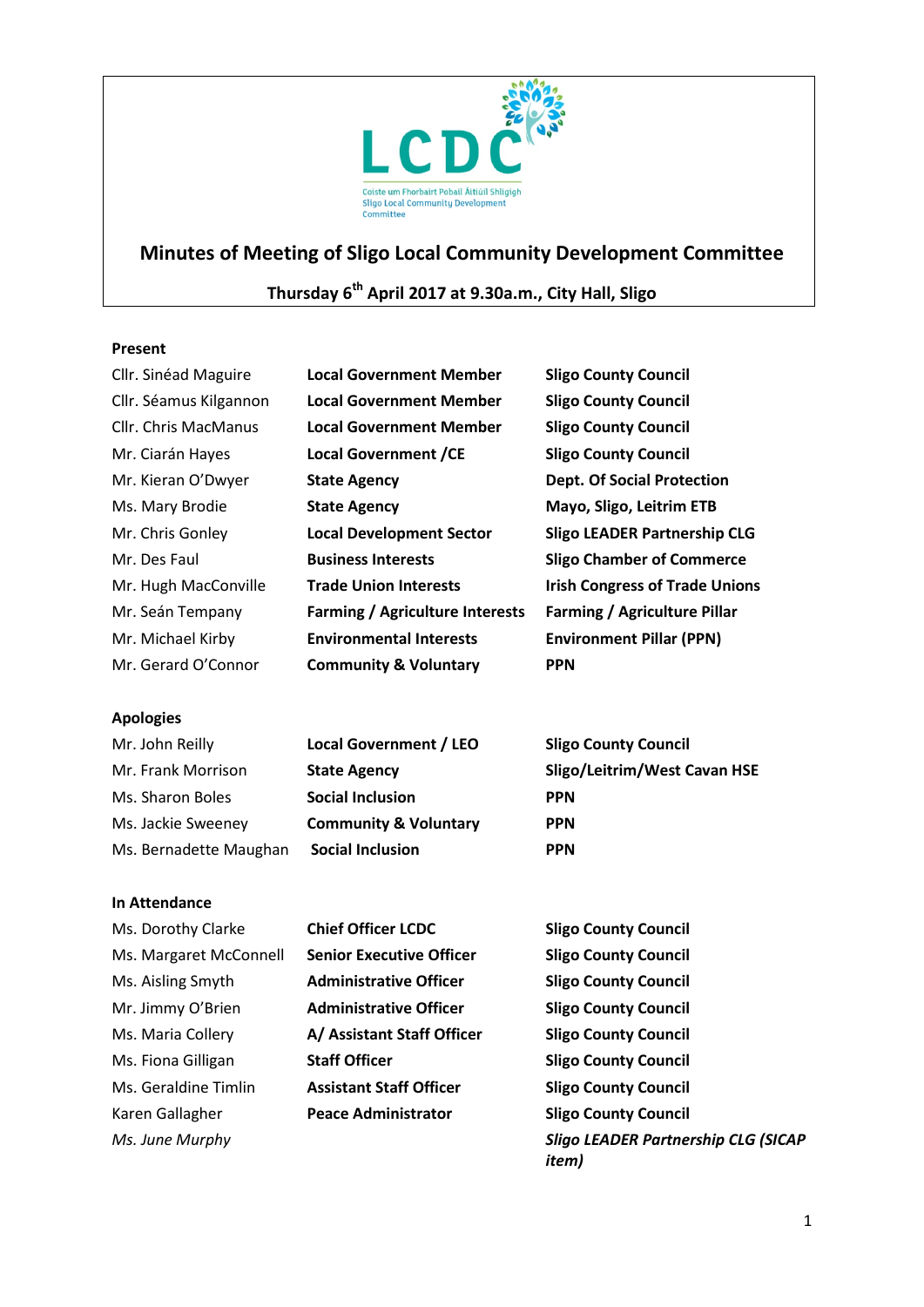In the absence of Chairperson and in accordance with Guidelines for the Operation of LCDCs, Ms. Dorothy Clarke as Chief Officer chaired the meeting until the new Chair was elected. Ms. Clarke welcomed Cllr Chris MacManus to the LCDC who is replacing Cllr Seán MacManus as an Elected Member on the LCDC.

# **1. ELECTION OF CHAIRPERSON**

Ms. Dorothy Clarke read an extract in relation to '**Matters concerning the position of Chairperson'** from the revised Guidelines for the Operation of Local Community Development Committees (issued Dec 2016).

Cllr Séamus Kilgannon proposed Cllr Sinéad Maguire be elected as Chairperson. This proposal was seconded by Mr. Hugh MacConville.

Mr. Seán Tempany proposed Cllr Chris MacManus as Chairperson. Cllr MacManus thanked Mr. Tempany for this proposal however he declined being considered for the position at this time and withdrew as nominee.

As there were no other nominees, Cllr Sinéad Maguire was deemed to be elected as Chair of Sligo LCDC. Cllr Maguire took the chair.

# **2. DECLARATION OF INTEREST**

Mr. Chris Gonley (Sligo LEADER Partnership CLG.) declared an interest in SICAP

# **3. MINUTES &**

# **4. MATTERS ARISING**

Minutes of last meeting held on the 26<sup>th</sup> January 2017 were circulated to Members in advance of the meeting. It was agreed that the minutes of 26<sup>th</sup> January be amended to include suggestions made by members as to sectoral representation on the Economic Forum under Item 5 – Local Economic & Community Plan. Updated minutes from January meeting to be circulated to members.

#### **5. SICAP UPDATE FROM SLIGO LEADER PARTNERSHIP CLG**

SICAP update report as submitted by Sligo LEADER Partnership CLG was circulated to Members. Ms. June Murphy went through the report and advised Members that budgets are committed under all goals. Cllr Sinéad Maguire thanked Ms. Murphy and asked that the SICAP report be updated to include annotations with regards numbering of actions under SICAP goals.

It was noted that young people not in education, employment or training (NEETs) are a difficult target group to identify/reach; however Ms. Murphy confirmed that Sligo LEADER Partnership CLG is confident that the 2017 target for NEETs will be achieved.

Ms. Murphy advised that training courses under SICAP are advertised through Community Groups notes, the PPN, posters displayed in Family Resource Centres.

Ms. Margaret McConnell advised Members of recent e-mail from Pobal in relation to SICAP site visits/verification visits. The Department are requesting that LCDCs undertake site visits as part of monitoring of SICAP. Ms. McConnell asked that Members identify projects in SICAP that they would be interested in visiting.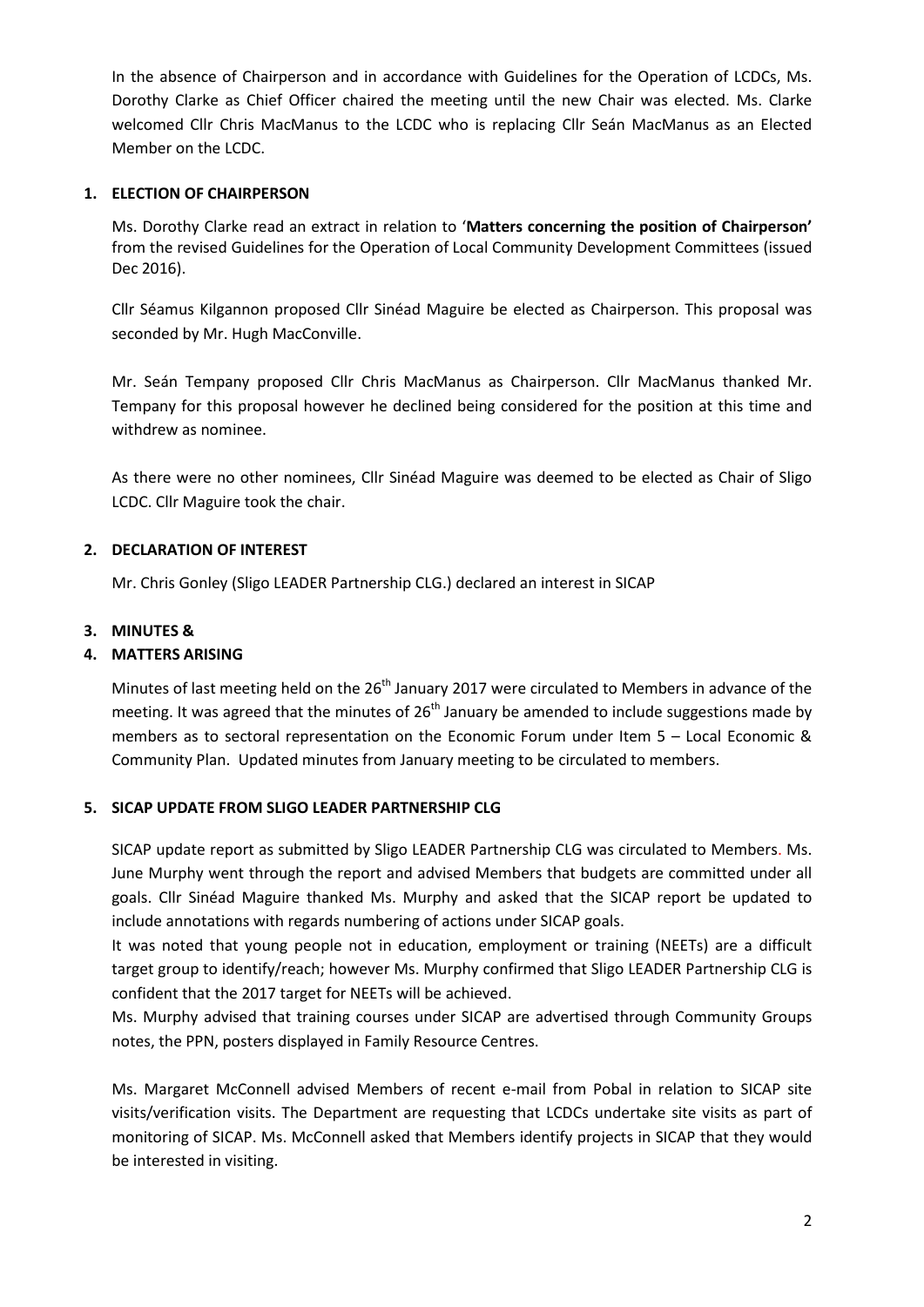Cllr Séamus Kilgannon, Mr. Hugh MacConville and Cllr Chris MacManus expressed an interest in the collaboration project with the GAA which is ongoing at Scarden this week – a visit is to be arranged for Friday 7<sup>th</sup> April.

Mr. Kieran O'Dwyer and Ms. Mary Brodie are to visit the 'Start your own business' training course in the Yeats Building – date to be confirmed with SLPC.

Mr. Gerry O'Connor advised members that the GAA's Centre of Excellence at Scarden, Strandhill Road will be officially opened on the  $14<sup>th</sup>$  May. Mr. O'Connor confirmed that meeting facilities are available at the Centre. It was suggested that a future meeting of the LCDC be held in Scarden.

# **6. LOCAL ECONOMIC & COMMUNITY PLAN**

- **Update Report on aspects of the LECP**
- **Presentation by Joe Gethin on the Cranmore Regeneration Project**

It was noted that Túsla had been invited to make a presentation but were unavailable to attend the meeting, their presentation is deferred to a future meeting of the LCDC.

Mr. Joe Gethin circulated a report to Members advising of an update on the Cranmore Regeneration Project which was officially launched by Minister Simon Coveney on the 1<sup>st</sup> December 2016.

Action 4.1.3 of the Local Economic & Community Plan is to '*Develop, implement and review the social regeneration plan for Sligo East City Area: Cranmore and Environs*'. The Regeneration project will include the physical, social and economic regeneration of Cranmore and will involve an interagency approach with 12 lead agencies and numerous others as support.

Cllr Maguire thanked Mr. Gethin for his presentation.

Cllr Chris MacManus also thanked Mr. Gethin for the update on the Cranmore Project and commended the local community in Cranmore for keeping faith in the project which commenced in 2004. Cllr MacManus advised of positive feedback from the Cranmore community and he congratulated the staff of the Regeneration office and the Council for work to date on the project.

Cllr MacManus queried the timeline with regards commencement of the physical refurbishment of houses in Cranmore. Mr. Gethin advised that the process is underway in setting up a technical development team, to prepare the Capital appraisal of projects and planning permission. It is hoped that the projects (namely the new Community Centre and the refurbishment of Cranmore Place/Cranmore Drive) will be ready to commence by the end of 2017.

Cllr Sinéad Maguire commended the Project team and the 3 tier strategy developed.

Cllr Maguire queried expenditure to date on the Cranmore Project which Mr. Gethin advised is in the region of €20 million.

Mr. Chris Gonley also complimented the team on work to date.

Mr. Gerry O'Connor added that the Cranmore Regeneration Project will have a positive impact on Sligo.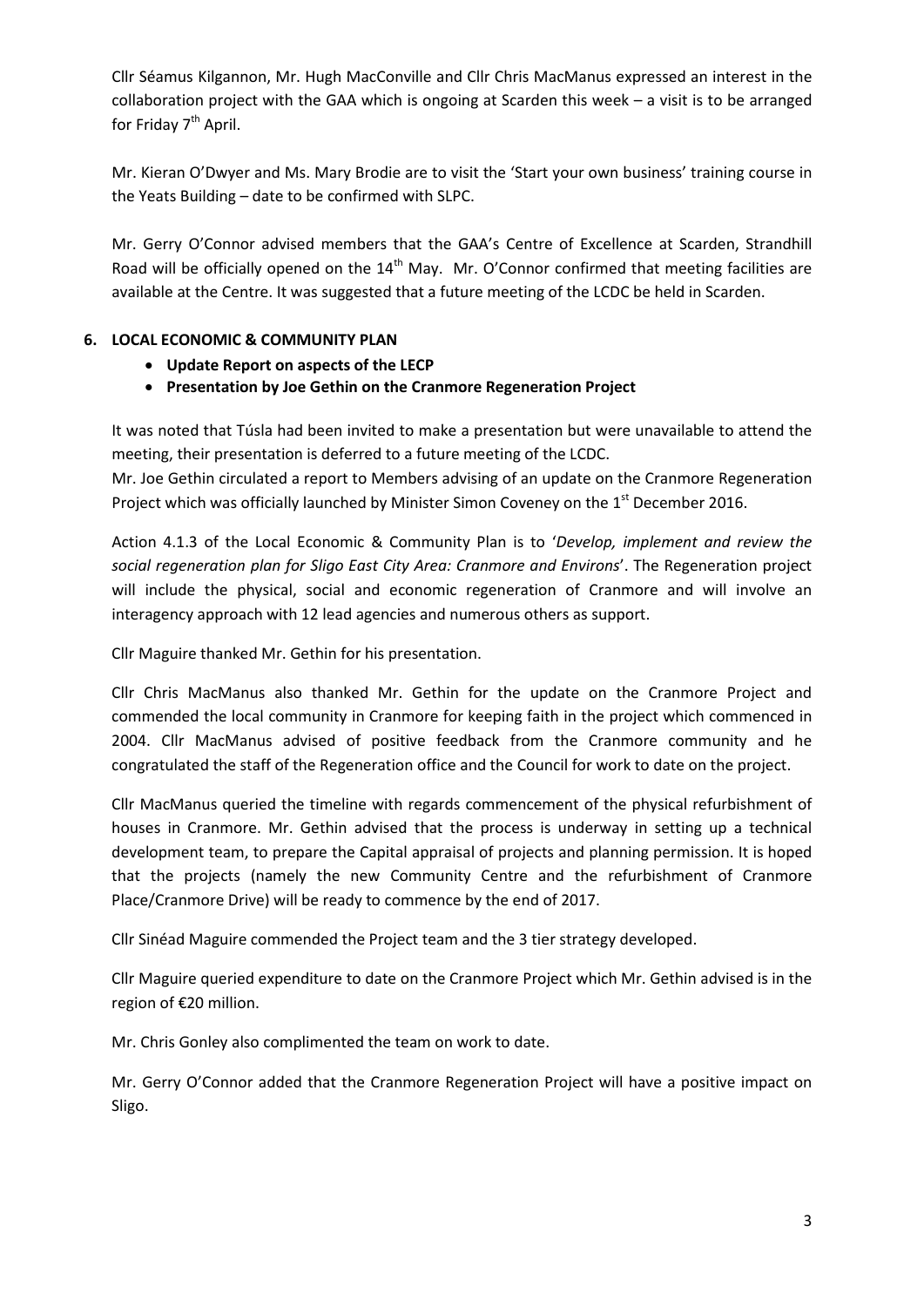# **7. EUROPEAN VOLUNTEERING CAPITAL 2017 UPDATE**

Report was circulated to members in advance of the meeting. Ms. Margaret McConnell went through this report. The formulation of a legacy will be important for the year.

# **8. PUBLIC PARTICIPATION NETWORK UPDATE**

Report circulated to members in advance of the meeting. Ms. Geraldine Timlin briefed Members on the work of the PPN and advised of an upsurge in number of groups registered with the PPN. Groups must be registered with the PPN in order to avail of grant assistance from the County Council (with the exception of Burial ground grants)

A National PPN Conference to be hosted in Sligo is planned for Sept/October 2017. As Sligo is the European Volunteering Capital for 2017 this conference will have a specific focus on Volunteering.

LCDC members to be circulated with names of the PPN Secretariat. The Secretariat is currently looking at PPN representation on committees, including the LCDC – omit as this is perhaps more of an internal matter for the secretariat.

It was agreed that the PPN should also be represented on Economic Forum.

# **9. PEACE IV PROGRAMME UPDATE.**

Report circulated to members in advance of the meeting. Ms. Aisling Smyth went through this report and advised members that the Council has completed the recruitment process for the Peace Administrator and Peace Manager. Ms. Karen Gallagher, Peace Administrator was welcomed to the team. A submission was forwarded to the Special European Union Projects Board (SEUPB) in relation to the allocation of the €87,580 unapproved (Note - of full allocation of €860,866 under Peace IV Programme for Sligo, the SEUPB approved funding in the amount of  $\epsilon$ 773,286.74 to date)

The SEUPB have developed an online database to manage the implementation of the PEACE IV Programme. A training programme on project implementation will be rolled out over the coming months.

Cllr Chris MacManus commended Ms. Smyth and team on work to date on the Peace IV Programme. Cllr MacManus expressed his disappointment that Sligo's funding under Peace has been reduced in comparison with other counties. This matter had been discussed at a previous meeting of the LCDC and a letter of appeal had issued to the SEUPB with regards shortfall in funding. Ms. Dorothy Clarke advised Members that funding is allocated under headings of Population and the Deprivation Index. Sligo is placed twelfth in terms of wealth with a population similar in size to Cavan/Monaghan. Ms. Clarke is to follow up again with the SEUPB. It was noted that the length of the border is not taken into account for funding.

# **10. COMMUNITY FACILITIES SCHEME**

Report was circulated to Members with Application form and Guidelines, in advance of the meeting. Ms. Dorothy Clarke advised Members that the scheme was launched by Minister Catherine Byrne at a SICAP event held in Sligo on the 10<sup>th</sup> March. Funding is for capital projects with  $\epsilon$ 2million available nationally, each local authority has been allocated  $\epsilon$ 64,500 for 2017. In general, the maximum amount to be approved for any one project is €1,000. Applications are to be approved by the Municipal District upon recommendation of the LCDC. The Scheme will be advertised immediately after this meeting of the LCDC with closing date of  $30<sup>th</sup>$  June for receipt of applications.